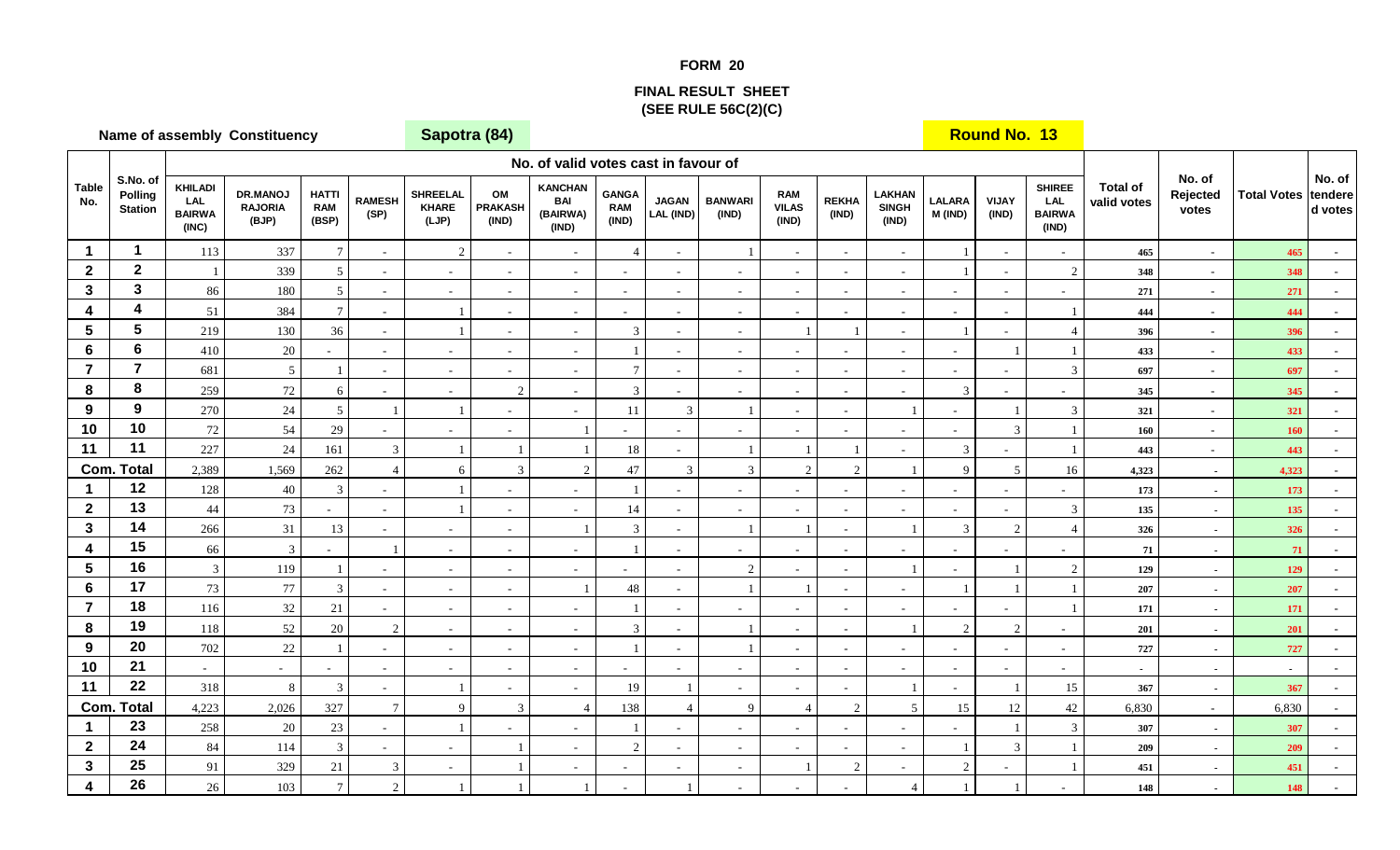| $\sqrt{5}$       | 27                      | 77         | 164             | 24              |                          | $\sim$         |                          |                          | 8                        | 2                        |                          |                 |                |                          |                |                             |                | 286        | $\sim$           | 286        |            |
|------------------|-------------------------|------------|-----------------|-----------------|--------------------------|----------------|--------------------------|--------------------------|--------------------------|--------------------------|--------------------------|-----------------|----------------|--------------------------|----------------|-----------------------------|----------------|------------|------------------|------------|------------|
| 6                | 28                      | 32         | 257             | 11              |                          | $\sim$         | $\overline{\phantom{a}}$ |                          | 30                       |                          |                          | $\sim$          |                | $\sim$                   |                | 2                           | $\overline{2}$ | 342        | $\sim$           | 342        |            |
| $\overline{7}$   | 29                      | 26         | 82              | 103             | $\sim$                   | $\sim$         | $\sim$                   |                          | $\overline{\phantom{0}}$ | $\sim$                   | $\overline{\phantom{a}}$ | $\sim$          | $\sim$         |                          | $\sim$         | 3                           |                | 216        | $\sim$           | 216        |            |
| 8                | 30                      | 148        | 104             |                 |                          | $\sim$         |                          |                          |                          |                          | 2                        | $\sim$          |                |                          | $\mathcal{R}$  | 3                           |                | 270        | $\sim$           | 270        |            |
| 9                | 31                      | 170        | 60              | $5\overline{)}$ |                          | $\sim$         | $\overline{\phantom{a}}$ |                          |                          |                          |                          |                 |                |                          |                | $\overline{\phantom{0}}$    | 3              | 242        | $\sim$           | 242        |            |
| 10               | 32                      | 84         | $72\,$          | 2               | $\overline{\phantom{a}}$ |                | $\sim$                   | $\overline{\phantom{a}}$ | $\sim$                   | $\sim$                   |                          | $\sim$          |                | $\sim$                   | $\sim$         | 2                           | $\sim$         | 162        | $\sim$           | 162        |            |
| 11               | 33                      | 154        | 80              | 88              | 3                        | $\sim$         | $\sim$                   |                          |                          |                          |                          | $\sim$          |                | $\sim$                   | $\overline{a}$ | $\sim$                      | 2              | 331        | $\sim$           | 331        |            |
|                  | <b>Com. Total</b>       | 5,373      | 3,411           | 621             | 21                       | 12             | 6                        | 8                        | 182                      | 11                       | 14                       | $7\phantom{.0}$ | $\sim$         | 13                       | 23             | 31                          | 56             | 9,794      | $\sim$           | 9,794      |            |
|                  | 34                      | 105        | $\overline{4}$  |                 | $\sim$                   | $\sim$         | $\overline{\phantom{a}}$ |                          |                          |                          |                          | $\sim$          |                | $\sim$                   |                |                             | $\sim$         | 110        | $\sim$           | <b>110</b> |            |
| $\mathbf{2}$     | 35                      | 230        | 33              | 3               |                          |                | $\overline{1}$           |                          |                          |                          |                          |                 |                | 1                        |                |                             | 5              | 281        | $\sim$           | 281        |            |
| $\mathbf{3}$     | 36                      | 116        | 39              | 2               |                          | 3              | $\overline{2}$           | 2                        | 75                       |                          | $\overline{\phantom{a}}$ | 2               | $\sim$         | $\sim$                   | $\overline{4}$ | $\mathfrak{Z}$              | 5              | 255        | $\sim$           | 255        |            |
| $\boldsymbol{4}$ | 37                      | 99         | 28              | 2               |                          | $\sim$         |                          |                          | $\sim$                   |                          |                          | $\sim$          |                |                          |                | $\sim$                      |                | 130        | $\sim$           | 130        |            |
| $\sqrt{5}$       | 38                      | 762        | $7\phantom{.0}$ | $\sim$          | $\overline{\phantom{a}}$ | $\sim$         | $\overline{\phantom{a}}$ | $\overline{\phantom{a}}$ | 2                        | $\sim$                   | $\sim$                   | $\sim$          | $\sim$         | $\overline{\phantom{a}}$ |                | $\sim$                      | 2              | 774        | $\sim$           | 774        |            |
| $6\phantom{1}$   | 39                      | 295        | $12\,$          | $7\overline{ }$ | $\sim$                   | 2              | $\mathfrak{Z}$           |                          | 72                       |                          | 2                        | 2               | $\overline{2}$ |                          | 2              | 2                           |                | 403        | $\sim$           | 403        |            |
| $\overline{7}$   | 40                      | 128        | 32              | $\overline{4}$  | $\sim$                   | $\sim$         |                          |                          | 29                       | $\overline{2}$           |                          |                 |                | $\overline{2}$           | $\tau$         | $\sim$                      | $\overline{4}$ | 212        | $\sim$           | 212        |            |
| 8                | 41                      | 292        | 16              |                 |                          | 2              |                          | $\overline{\phantom{a}}$ | 5                        |                          | 2                        | $\sim$          | 3              |                          |                | 3                           | 3              | 334        | $\sim$           | 334        |            |
| 9                | 42                      | 208        | 12              | 19              | $\overline{\phantom{a}}$ |                |                          | $\overline{\phantom{a}}$ | $\sim$                   |                          |                          | 2               |                | $\sim$                   | $\sim$         | $\sim$                      |                | 244        | $\sim$           | 244        |            |
| 10               | 43                      | 127        | 119             | 4               | $\sim$                   | $\sim$         |                          |                          |                          | $\sim$                   | $\sim$                   | $\sim$          |                | $\sim$                   | $\sim$         | $\sim$                      | 6              | 258        | $\sim$           | 258        |            |
| 11               | 44                      | 272        | 140             | 21              | $\sim$                   |                | $\sim$                   | $\sim$                   | 3                        | $\sim$                   | $\sim$                   | 2               | $\sim$         | $\mathbf{1}$             | 3              | 2                           | $\sqrt{2}$     | 447        | $\sim$           | 447        |            |
|                  | <b>Com. Total</b><br>45 | 8,007      | 3,853           | 687             | 24                       | 22             | 13                       | 12                       | 370                      | 15                       | 20                       | 17              | 13             | 20                       | 41             | 43                          | 85             | 13,242     | $\sim$           | 13,242     |            |
| $\overline{2}$   | 46                      | 155        | 49              | 54              |                          | 2              |                          |                          | $\sim$                   | $\overline{2}$           | 3                        |                 | $\overline{2}$ | $\overline{\phantom{a}}$ | 3              |                             | 3              | 276        | $\sim$           | 276        |            |
| $\mathbf{3}$     | 47                      | 139<br>100 | 13<br>127       | $\sim$<br>75    |                          | 6              |                          |                          | 69                       |                          | 2                        | 2<br>$\sim$     |                | $\sim$<br>$\sqrt{2}$     |                |                             | 2<br>3         | 237        | $\sim$           | 237        |            |
| 4                | 48                      | 225        | 53              | 16              | 2                        | $\sim$<br>11   | 3                        |                          | 23                       | 3                        |                          |                 | $\sim$         | $\sim$                   | 2              |                             |                | 322<br>343 | $\sim$           | 322<br>343 |            |
| $5\phantom{.0}$  | 49                      | 185        | 56              | 10              |                          |                |                          |                          | 39                       | $\overline{2}$           | 5                        | 3               |                | $\sim$                   | 3              | $\mathcal{D}_{\mathcal{L}}$ |                | 309        | $\sim$<br>$\sim$ | 309        |            |
| $6\phantom{1}$   | 50                      | 39         | 121             | $\mathbf{3}$    |                          | $\sim$         |                          |                          | $7\phantom{.0}$          |                          |                          |                 |                | $\sim$                   |                |                             |                | 173        | $\sim$           | 173        |            |
| $\overline{7}$   | 51                      | 170        | 58              | $\mathbf{3}$    |                          |                |                          | $\sim$                   | $\sim$                   |                          |                          | $\sim$          |                |                          | $\sim$         |                             | 3              | 241        | $\sim$           | 241        |            |
| 8                | 52                      | 31         | 124             | 3               |                          | $\sim$         |                          | $\overline{\phantom{a}}$ | $\sim$                   |                          |                          |                 |                | $\sim$                   |                |                             |                | 164        | $\sim$           | 164        |            |
| 9                | 53                      | 259        | 53              |                 |                          | $\sim$         | $\overline{\phantom{a}}$ | $\overline{\phantom{a}}$ | 18                       |                          |                          | $\sim$          |                |                          |                |                             | 5              | 345        | $\sim$           | 345        |            |
| 10               | 54                      | 306        | 59              | $\mathbf{3}$    |                          | $\sim$         |                          | $\overline{\phantom{a}}$ | 2                        |                          |                          |                 |                |                          |                | $\overline{\phantom{0}}$    | 2              | 374        | $\sim$           | 374        |            |
| 11               | 55                      | 325        | 50              | 15              |                          |                |                          |                          |                          |                          | $\overline{c}$           |                 |                |                          |                |                             | 6              | 401        | $\sim$           | 401        |            |
|                  | Com. Total              | 9,941      | 4,616           | 876             | 33                       | 44             | 21                       | 22                       | 529                      | 26                       | 37                       | 27              | 15             | 25                       | 51             | 52                          | 112            | 16,427     | $\sim$           | 16,427     | $\sim$     |
| $\mathbf 1$      | 56                      | 183        | 112             | $\mathbf{3}$    | 2                        | 3 <sup>1</sup> | $\mathbf{1}$             |                          | 13                       | $\mathbf{1}$             | 2                        |                 | 2              | $\overline{2}$           | $\mathfrak{Z}$ | $\sim$                      | 2              | 331        | $\sim$           | 331        | $\sim$ $-$ |
| $\mathbf{2}$     | 57                      | 254        | 153             |                 | $\sim$                   | $\sim$         | $\sim$                   |                          |                          | $\overline{\phantom{a}}$ | $\sim$                   |                 | $\sim$         | $\sim$                   | $\sim$         | $\sim$                      | $\sim$         | 411        | $\sim$           | 411        | $\sim$     |
| $\mathbf{3}$     | 58                      | 99         | 105             | $\overline{2}$  | $\sim$                   | $\sim$         | $\sim$                   | $\sim$                   | $\sim$                   | $\mathbf{1}$             | $\sim$                   | $\sim$ $-$      | $\sim$         | 1                        |                | 1                           | $\sim$         | 210        | $\sim$           | 210        | $\sim$     |
| 4                | 59                      | 174        | 158             | $\overline{4}$  |                          | 2              | $\sim$                   | $\sim$                   | $5\overline{)}$          | $\overline{\phantom{a}}$ | $\overline{1}$           | $\sim$          |                | $\sim$                   | $\sim$         | $\sim$                      | $\sqrt{2}$     | 348        | $\sim$           | 348        | $\sim$     |
| $5\phantom{.0}$  | 60                      | 495        | 122             |                 | $\sim$                   | $\sim$         | $\sim$                   | $\sim$                   | $\sim$                   | 1                        | $\sim$                   |                 | $\sim$         | $\sim$                   | $\sim$         |                             |                | 622        | $\sim$           | 622        | $\sim$     |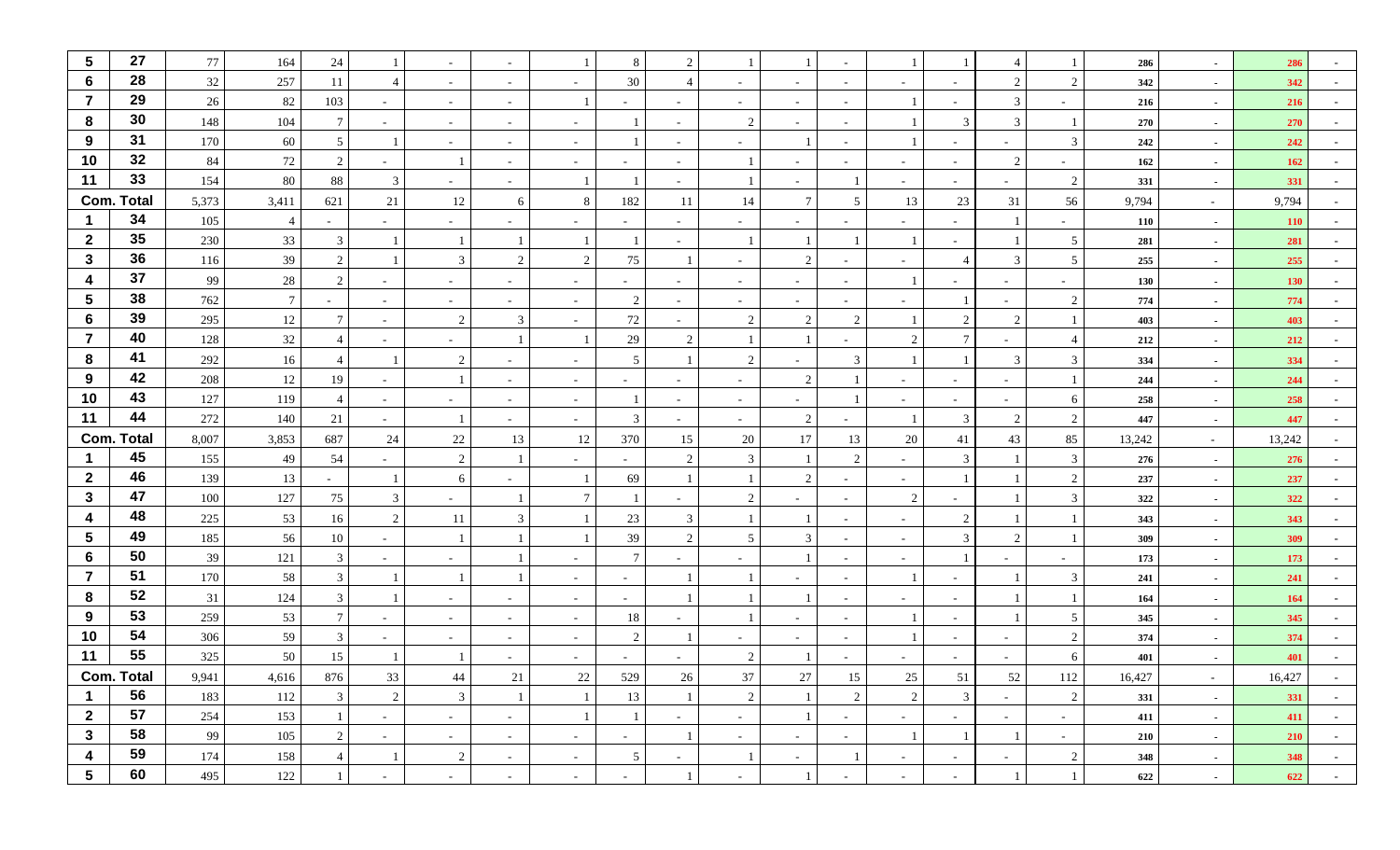| 6                       | 61                | 106    | 101    |                 |                          | $\sim$          |                          |                          |                          |                          |                          |        |                | $\sim$                   |                          | 3                             | $\overline{4}$  | 223    | $\sim$ | 223        |                          |
|-------------------------|-------------------|--------|--------|-----------------|--------------------------|-----------------|--------------------------|--------------------------|--------------------------|--------------------------|--------------------------|--------|----------------|--------------------------|--------------------------|-------------------------------|-----------------|--------|--------|------------|--------------------------|
| $\overline{7}$          | 62                | 248    | 130    | 5 <sup>5</sup>  |                          | $\sim$          | $\sim$                   |                          | 8                        |                          | $\sim$                   | $\sim$ |                | $\sim$                   |                          |                               |                 | 397    | $\sim$ | 397        |                          |
| 8                       | 63                | 345    | 24     | 2               |                          | 5               |                          |                          | 59                       | 2                        | 3                        |        | $\overline{2}$ |                          |                          | 5                             | 5               | 461    | $\sim$ | 461        |                          |
| 9                       | 64                | 315    | 21     | $\mathbf{3}$    |                          | $\sim$          |                          |                          | 13                       |                          |                          | $\sim$ |                | $\sim$                   |                          | $\sim$                        | 3               | 358    | $\sim$ | 358        |                          |
| 10                      | 65                | 223    | 9      |                 | $\overline{\phantom{a}}$ | $\sim$          |                          |                          | 3                        |                          |                          | $\sim$ |                |                          |                          | $\sim$                        |                 | 238    | $\sim$ | 238        |                          |
| 11                      | 66                | 63     | 147    | 6               | $\sim$                   | $\sim$          | 2                        |                          |                          |                          | $\overline{\phantom{a}}$ | $\sim$ | $\sim$         |                          | 3                        | $\sim$                        |                 | 226    | $\sim$ | 226        |                          |
|                         | <b>Com. Total</b> | 12,446 | 5,698  | 907             | 38                       | 54              | 26                       | 27                       | 633                      | 33                       | 43                       | 31     | 23             | 34                       | 65                       | 63                            | 131             | 20,252 | $\sim$ | 20,252     |                          |
|                         | 67                | 57     | 54     | 15              |                          | $\sim$          |                          |                          | $\sim$                   |                          |                          | 2      |                | $\overline{\phantom{a}}$ | 5                        | $\sim$                        | 2               | 137    | $\sim$ | 137        |                          |
| $\overline{2}$          | 68                | 100    | 823    | $5\overline{)}$ | $\overline{\phantom{a}}$ | $\sim$          |                          | $\overline{\phantom{a}}$ | $\sim$                   |                          |                          | $\sim$ |                | $\sim$                   | $\overline{\phantom{0}}$ | $\sim$                        | 2               | 931    | $\sim$ | 931        |                          |
| $\mathbf{3}$            | 69                | 302    | 29     | $\sim$          | $\overline{\phantom{a}}$ | $\sim$          | $\overline{\phantom{a}}$ |                          |                          |                          |                          | $\sim$ |                | $\sim$                   | $\sim$                   | $\sim$                        |                 | 333    | $\sim$ | 333        |                          |
| 4                       | 70                | 146    | 171    | 28              |                          | 3               | $\sim$                   | 2                        | 43                       | 2                        | 2                        | 2      |                | $\sim$                   | $\overline{4}$           | $\overline{a}$                | 6               | 411    | $\sim$ | 411        |                          |
| $5\phantom{.0}$         | 71                | 201    | 50     |                 | $\mathcal{D}$            | $\sim$          |                          |                          |                          |                          |                          |        |                |                          | $\overline{2}$           | 3                             | 3               | 270    | $\sim$ | 270        |                          |
| $6\phantom{1}$          | 72                | 273    | 16     | 11              | $\overline{\phantom{a}}$ | $\sim$          |                          |                          | $\sim$                   | ٠                        |                          | $\sim$ |                | $\sim$                   | $\overline{\phantom{a}}$ | $\overline{\phantom{0}}$      |                 | 300    | $\sim$ | 300        |                          |
| $\overline{7}$          | 73                | 46     | 193    | 2               | $\overline{\phantom{a}}$ | $\sim$          | $\overline{\phantom{a}}$ | $\overline{\phantom{a}}$ | $\sim$                   | $\overline{\phantom{a}}$ |                          | $\sim$ |                | $\sim$                   | $\sim$                   |                               |                 | 243    | $\sim$ | 243        |                          |
| 8                       | 74                | 104    | 561    | $\tau$          | $\overline{\phantom{a}}$ | $\sim$          |                          |                          | $\overline{\phantom{a}}$ |                          |                          | $\sim$ |                | $\sim$                   |                          | $\overline{\phantom{0}}$      |                 | 672    | $\sim$ | 672        |                          |
| 9                       | 75                | 107    | 148    | 5               | 3                        |                 |                          | 3                        |                          |                          |                          | $\sim$ |                | $\overline{\phantom{a}}$ |                          |                               |                 | 273    | $\sim$ | 273        |                          |
| 10                      | 76                | 86     | 188    | 2               |                          | $\sim$          |                          |                          | $\sim$                   |                          |                          | $\sim$ |                | $\sim$                   |                          | $\sim$                        |                 | 279    | $\sim$ | 279        |                          |
| 11                      | 77                | 49     | 255    | 20              | $\overline{\phantom{a}}$ | $\sim$          | $\overline{\phantom{a}}$ |                          | $\sim$                   |                          |                          | $\sim$ |                | $\sim$                   |                          | $\sim$                        |                 | 325    | $\sim$ | 325        |                          |
|                         | <b>Com. Total</b> | 13,917 | 8,186  | 1,006           | 46                       | 58              | 27                       | 32                       | 679                      | 39                       | 46                       | 36     | 25             | 35                       | 78                       | 68                            | 148             | 24,426 | $\sim$ | 24,426     |                          |
|                         | 78                | 349    | 18     | 3               | $\overline{\phantom{a}}$ | 3               |                          |                          | 24                       |                          |                          | $\sim$ |                |                          |                          |                               | $\mathfrak{Z}$  | 406    | $\sim$ | 406        |                          |
| $\overline{2}$          | 79                | 502    | 8      |                 | $\overline{\phantom{a}}$ | $\sim$          |                          | $\overline{\phantom{a}}$ | 10                       |                          |                          | $\sim$ |                | $\sim$                   | $\sim$                   | $\sim$                        |                 | 521    | $\sim$ | 521        |                          |
| $\mathbf{3}$            | 80                | 180    | $15\,$ | $\sim$          | $\overline{\phantom{a}}$ | $\sim$          |                          |                          | $\mathfrak{Z}$           |                          |                          |        |                | $\sim$                   | $\sim$                   |                               |                 | 203    | $\sim$ | 203        |                          |
| $\overline{4}$          | 81                | 23     | 84     | 6               |                          | $\sim$          | $\overline{\phantom{a}}$ | $\sim$                   | 14                       | $\sim$                   |                          | $\sim$ |                | $\sim$                   |                          | $\sim$                        |                 | 131    | $\sim$ | 131        |                          |
| $5\phantom{.0}$         | 82                | 209    | 99     | 2               |                          | $\sim$          | $\sim$                   | $\overline{\phantom{a}}$ | 21                       |                          |                          | $\sim$ | $\sim$         | $\sim$                   |                          | $\overline{a}$                |                 | 333    | $\sim$ | 333        |                          |
| $6\phantom{1}$          | 83                | 676    | 30     | $\overline{4}$  |                          |                 |                          |                          | 58                       | 2                        |                          | $\sim$ |                | $\overline{\phantom{a}}$ | $\overline{2}$           | $\sim$                        | $5\overline{)}$ | 780    | $\sim$ | 780        |                          |
| $\overline{7}$          | 84                | 96     | 227    |                 | $\overline{\phantom{a}}$ | $\sim$          |                          |                          | 18                       |                          |                          | $\sim$ |                | $\overline{2}$           | $\boldsymbol{\Delta}$    | 3                             | 6               | 362    | $\sim$ | 362        |                          |
| 8                       | 85                | 308    | 88     |                 | $\sim$                   | 3               |                          | $\overline{\phantom{a}}$ | 22                       | $\sim$                   |                          | $\sim$ |                |                          |                          | $\sim$                        | 6               | 435    | $\sim$ | 435        |                          |
| 9                       | 86                | 97     | 378    | 5               | $\overline{2}$           | 3               |                          |                          | 17                       |                          |                          |        |                |                          |                          |                               |                 | 510    | $\sim$ | 510        |                          |
| 10                      | 87                | 108    | 97     |                 |                          | 3               |                          |                          | 41                       | $\overline{\phantom{a}}$ |                          | $\sim$ | $\mathcal{D}$  |                          | 5                        | $\mathfrak{D}_{\mathfrak{p}}$ |                 | 264    | $\sim$ | 264        |                          |
| 11                      | 88                | 106    | 30     | 24              | $\overline{2}$           | $\sim$          |                          |                          | 5                        |                          |                          | $\sim$ |                |                          | $\tau$                   |                               |                 | 179    | $\sim$ | 179        |                          |
|                         | <b>Com. Total</b> | 16,571 | 9,260  | 1,059           | $52\,$                   | 71              | 29                       | 34                       | 912                      | 42                       | 58                       | 38     | 31             | 45                       | 99                       | 77                            | 172             | 28,550 | $\sim$ | 28,550     |                          |
| $\mathbf{I}$            | 89                | 192    | 302    | 8               | $\sim$                   | $\sim$          | $\sim$                   | $\sim$                   | $\sim$                   | $\sim$                   | $\sim$                   | $\sim$ | $\sim$         | $\sim$                   | 2                        | $\sim$                        |                 | 505    | $\sim$ | 505        | $\overline{\phantom{a}}$ |
| $\overline{2}$          | 90                | 162    | 111    | $\mathbf{3}$    | 3                        | $\sim$          | $\sim$                   | $\sim$                   | 13                       | $\mathbf{1}$             | $\sim$                   | $\sim$ | $\sim$         | $\overline{2}$           | 6                        | 5                             | $\overline{4}$  | 310    | $\sim$ | 310        | $\sim$                   |
| $\mathbf{3}$            | 91                | 107    | $22\,$ | -1              | $\sim$                   |                 |                          | 2                        | 13                       | 2                        | $\sim$                   | $\sim$ | $\sim$         | $\sim$                   |                          | $\sim$                        |                 | 151    | $\sim$ | <b>151</b> | $\sim$                   |
| $\overline{\mathbf{4}}$ | 92                | 98     | 98     | $\mathbf{3}$    | $\sim$                   | $\sim$          | $\sim$                   | $\sim$                   | $5\phantom{.0}$          | $\sim$                   | $\sim$                   |        |                | $\sim$                   | $\sim$                   |                               | 3               | 210    | $\sim$ | 210        | $\sim$                   |
| $\sqrt{5}$              | 93                | 861    | 36     | $\overline{4}$  | $\sim$                   | $5\overline{)}$ | $\sim$                   | $\sim$                   | 21                       | $\sim$                   | $\sim$                   | $\sim$ |                | 1                        | 2                        | $\sim$                        |                 | 932    | $\sim$ | 932        | $\sim$                   |
| $6\phantom{1}6$         | 94                | 414    | 25     | $\overline{2}$  | $\overline{\phantom{a}}$ | $\overline{2}$  |                          | $\sim$                   | 35                       | $\overline{\phantom{a}}$ | $\overline{\phantom{a}}$ | $\sim$ |                | $\sim$                   | $\sim$                   |                               | $\sim$          | 480    | $\sim$ | 480        | $\sim$                   |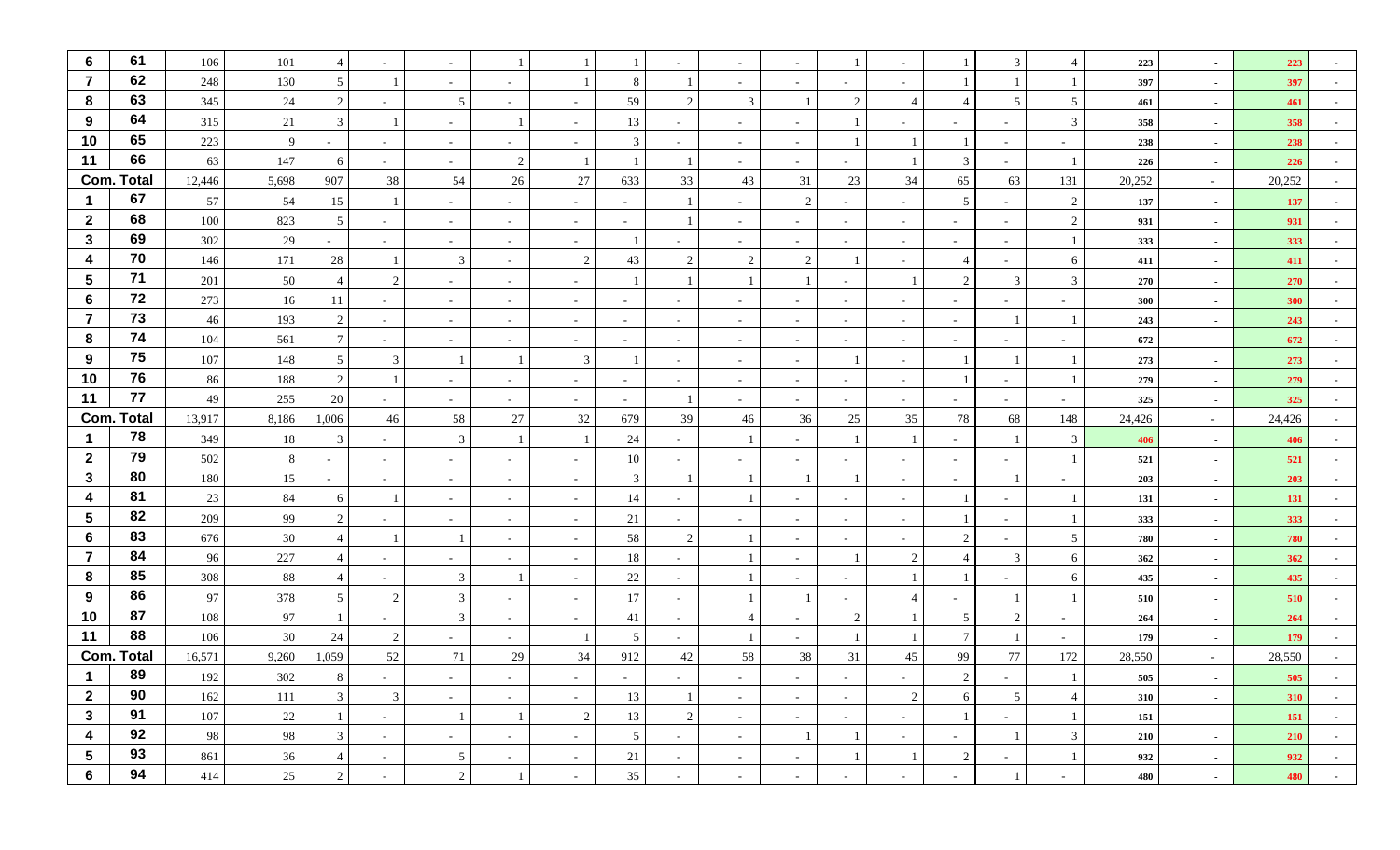| $\overline{7}$   | 95                | 192    | 46             | 5              |                          | $\sim$         |                          |                          |                          |                          |                          | $\sim$                   |                |                          | $\overline{c}$           |                          | -1                       | 253    | $\sim$ | 253    |            |
|------------------|-------------------|--------|----------------|----------------|--------------------------|----------------|--------------------------|--------------------------|--------------------------|--------------------------|--------------------------|--------------------------|----------------|--------------------------|--------------------------|--------------------------|--------------------------|--------|--------|--------|------------|
| 8                | 96                | 226    | $29\,$         | 3              |                          | $\sim$         | $\overline{\phantom{a}}$ |                          | 5                        |                          |                          | $\sim$                   |                |                          |                          |                          | 3                        | 268    | $\sim$ | 268    |            |
| 9                | 97                | 344    | 24             | 2              |                          | 2              | $\overline{\phantom{a}}$ | $\overline{\phantom{a}}$ | 23                       |                          | $\sim$                   | $\sim$                   |                |                          |                          | $\overline{\phantom{a}}$ | $\sim$                   | 398    | $\sim$ | 398    |            |
| 10               | 98                | 120    | 93             | 15             |                          | $\overline{4}$ |                          |                          | 23                       |                          | 3                        | 2                        |                |                          | $\overline{c}$           |                          | $\sim$                   | 268    | $\sim$ | 268    |            |
| 11               | 99                | 170    | 181            | 5              |                          |                |                          | 3                        | 39                       | 2                        |                          |                          |                |                          | 8                        | $\overline{2}$           | $\tau$                   | 427    | $\sim$ | 427    |            |
|                  | <b>Com. Total</b> | 19,457 | 10,227         | 1,110          | 61                       | 86             | 34                       | $40\,$                   | 1,090                    | 50                       | 61                       | $42\,$                   | 38             | 52                       | 124                      | 87                       | 193                      | 32,752 | $\sim$ | 32,752 |            |
|                  | 100               | 104    | 39             | 3              |                          | $\overline{4}$ | $\overline{1}$           | $\overline{\phantom{a}}$ | 132                      | 3                        |                          | $\sim$                   |                | $\sim$                   | 6                        | 3                        | 9                        | 306    | $\sim$ | 306    |            |
| $\mathbf{2}$     | 101               | 124    | 8              |                | $\sim$                   | $\sim$         | $\sim$                   | $\overline{\phantom{a}}$ | 19                       |                          |                          |                          |                | $\overline{\phantom{a}}$ | $\sim$                   | $\sim$                   |                          | 157    | $\sim$ | 157    |            |
| $\mathbf{3}$     | 102               | 213    | 226            | 2              | $\overline{\phantom{a}}$ |                | $\overline{1}$           |                          | 32                       |                          |                          |                          | $\mathcal{L}$  |                          |                          |                          | 3                        | 485    | $\sim$ | 485    |            |
| $\boldsymbol{4}$ | 103               | 534    | 25             | 2              | $\sim$                   | $\sim$         | $\sim$                   |                          | $\overline{4}$           |                          |                          | $\sim$                   |                | $\overline{\phantom{a}}$ |                          | $\overline{\phantom{a}}$ | $\sim$                   | 568    | $\sim$ | 568    |            |
| $5\phantom{.0}$  | 104               | 54     | 196            | 2              | $\sim$                   |                | $\sim$                   | $\sim$                   | $\tau$                   | $\overline{\phantom{a}}$ |                          | $\sim$                   |                |                          | $\sim$                   | $\sim$                   | $\overline{\phantom{a}}$ | 261    | $\sim$ | 261    |            |
| 6                | 105               | 805    | $\sim$         |                | $\overline{\phantom{a}}$ | $\sim$         | $\overline{\phantom{a}}$ | $\overline{\phantom{0}}$ | $\overline{\phantom{0}}$ | $\overline{\phantom{a}}$ |                          | $\sim$                   |                | $\sim$                   |                          | $\sim$                   | $\sim$                   | 806    | $\sim$ | 806    |            |
| $\overline{7}$   | 106               | 803    |                |                | $\sim$                   | $\sim$         | $\sim$                   | $\overline{\phantom{a}}$ | $\overline{\phantom{a}}$ | $\overline{\phantom{a}}$ | $\overline{\phantom{a}}$ | $\sim$                   |                | $\overline{\phantom{a}}$ | $\overline{\phantom{a}}$ | $\sim$                   | $\overline{\phantom{a}}$ | 804    | $\sim$ | 804    |            |
| 8                | 107               | 658    | 11             | 2              | $\sim$                   | 2              | $\overline{\phantom{a}}$ |                          | 43                       |                          |                          | $\sim$                   |                | $\sim$                   |                          | $\overline{2}$           | $\sim$                   | 722    | $\sim$ | 722    |            |
| 9                | 108               | 533    | $\overline{4}$ | 5              | $\sim$                   | $\sim$         | $\sim$                   | $\overline{\phantom{a}}$ | 24                       | $\overline{\phantom{a}}$ |                          | $\sim$                   |                | $\overline{\phantom{a}}$ | $\qquad \qquad -$        | $\sim$                   | $\overline{4}$           | 570    | $\sim$ | 570    |            |
| 10               | 109               | 443    | 14             |                | $\sim$                   | $\sim$         | $\sim$                   | $\overline{\phantom{a}}$ |                          | $\sim$                   | $\overline{\phantom{a}}$ | $\sim$                   |                |                          |                          | $\sim$                   | $\sim$                   | 461    | $\sim$ | 461    |            |
| 11               | 110               | 645    | $22\,$         |                | $\overline{\phantom{a}}$ | $\sim$         | $\sim$                   | $\overline{\phantom{a}}$ | $\overline{4}$           | $\overline{\phantom{a}}$ |                          | $\sim$                   |                | $\overline{1}$           |                          | $\sim$                   | $\overline{\phantom{a}}$ | 672    | $\sim$ | 672    |            |
|                  | <b>Com. Total</b> | 24,373 | 10,773         | 1,132          | 62                       | 94             | 36                       | $42\,$                   | 1,356                    | 55                       | 64                       | 44                       | 41             | 56                       | 133                      | 93                       | 210                      | 38,564 | $\sim$ | 38,564 |            |
| $\mathbf 1$      | 111               | 281    | 262            | $\sim$         | $\sim$                   | $\sim$         |                          | $\overline{\phantom{a}}$ | 3                        | $\sim$                   |                          |                          |                | $\overline{\phantom{a}}$ | $\mathbf{1}$             |                          | $\overline{4}$           | 554    | $\sim$ | 554    |            |
| $\overline{2}$   | 112               | 47     | 248            |                | $\sim$                   | $\sim$         | $\overline{\phantom{a}}$ | $\overline{\phantom{a}}$ | $\overline{2}$           | $\sim$                   |                          | $\overline{\phantom{0}}$ |                | $\overline{\phantom{a}}$ |                          |                          | $\sim$                   | 299    | $\sim$ | 299    |            |
| $\mathbf{3}$     | 113               | 141    | 55             |                | $\overline{\phantom{a}}$ |                | $\overline{\phantom{a}}$ | $\overline{\phantom{a}}$ | $\sim$                   | 2                        |                          |                          |                | $\overline{\phantom{a}}$ |                          | $\overline{2}$           | 2                        | 210    | $\sim$ | 210    |            |
| $\boldsymbol{4}$ | 114               | 192    | 143            | 2              | 2                        | $\sim$         |                          | $\sim$                   | 33                       | 2                        |                          | 2                        | $\mathcal{L}$  |                          | 3                        |                          | $\mathfrak{Z}$           | 386    | $\sim$ | 386    |            |
| $\sqrt{5}$       | 115               | 148    | 215            | 3              | $\overline{2}$           | $\sim$         |                          | $\overline{\phantom{a}}$ | $\overline{2}$           |                          |                          | $\sim$                   |                | 3                        | 5                        | $\overline{c}$           | 3                        | 386    | $\sim$ | 386    |            |
| $6\phantom{1}$   | 116               | 329    | $23\,$         | 25             | $\overline{\phantom{0}}$ | $\sim$         | $\overline{\phantom{a}}$ | $\overline{\phantom{a}}$ |                          | $\overline{\phantom{a}}$ |                          |                          |                | $\overline{\phantom{a}}$ | $\sim$                   | $\sim$                   | 3                        | 383    | $\sim$ | 383    |            |
| $\overline{7}$   | 117               | 212    | 121            |                | $\mathcal{D}$            | $\sim$         |                          |                          | 12                       |                          |                          | 2                        |                | $\mathfrak{Z}$           |                          | $\overline{\phantom{a}}$ | $\sim$                   | 354    | $\sim$ | 354    |            |
| 8                | 118               | 261    | 31             |                | 3                        |                |                          |                          | 3                        |                          |                          | $\sim$                   |                | $\sim$                   |                          | $\overline{a}$           | 2                        | 302    | $\sim$ | 302    |            |
| 9                | 119               | 284    | 11             |                | $\overline{\phantom{a}}$ | 2              | $\overline{\phantom{a}}$ | 2                        | 20                       |                          |                          | $\sim$                   |                | $\overline{\phantom{a}}$ |                          | $\sim$                   | $\overline{2}$           | 325    | $\sim$ | 325    |            |
| 10               | 120               | 254    | 80             | 5              | $\overline{\phantom{a}}$ | 4              |                          | $\overline{\phantom{a}}$ | 151                      | 3                        |                          | 2                        |                |                          | 2                        | $\overline{\phantom{0}}$ | 2                        | 509    | $\sim$ | 509    |            |
| 11               | 121               | 356    | $28\,$         |                | $\overline{\phantom{a}}$ | $\sim$         | $\overline{\phantom{a}}$ |                          |                          |                          |                          | $\sim$                   |                | $\overline{\phantom{a}}$ |                          |                          | $\overline{4}$           | 392    | $\sim$ | 392    |            |
|                  | <b>Com. Total</b> | 26,878 | 11,990         | 1,175          | 71                       | 102            | 39                       | 44                       | 1,584                    | 63                       | 74                       | 53                       | 46             | 64                       | 147                      | 99                       | 235                      | 42,664 | $\sim$ | 42,664 |            |
|                  | 122               | 198    | 8              |                |                          |                |                          |                          | 6                        |                          |                          |                          |                |                          |                          |                          |                          | 216    |        | 216    |            |
| $\mathbf{2}$     | 123               | 153    | 25             | $\overline{4}$ |                          | 5 <sub>1</sub> | $\sim$                   | $\sim$                   | 94                       | $\overline{2}$           | $\sim$                   | $\perp$                  | 4              | $\sim$                   | 5 <sup>5</sup>           | $\sim$                   | 7 <sup>1</sup>           | 301    | $\sim$ | 301    | $\sim$     |
| $\mathbf{3}$     | 124               | 326    | 19             | $\sim$         | $\sim$                   | $\overline{2}$ | $\sim$                   | 44                       | 16                       | $\sim$                   | $\sim$                   | $\sim$                   | $\sim$         | $\sim$                   | $\overline{c}$           | $\overline{2}$           | $\sim$                   | 411    | $\sim$ | 411    | $\sim$     |
| 4                | 125               | 123    | 116            | 9              | $\overline{4}$           | 11             | $\mathfrak{Z}$           | $\overline{4}$           | 153                      | 2                        | 2                        | $\sim$                   | $\overline{2}$ | $\overline{1}$           | 6                        |                          | $\overline{4}$           | 441    | $\sim$ | 441    | $\sim$     |
| $5\phantom{.0}$  | 126               | 503    | 11             | 1              | $\sim$                   | $\sim$         | $\sim$                   | $\sim$                   | $\overline{4}$           | $\sim$                   | $\sim$                   | -1                       |                | $\overline{1}$           | $\sim$                   | $\sim$                   | $\overline{c}$           | 524    | $\sim$ | 524    | $\sim$     |
| 6                | 127               | 563    | 9              |                | $\sim$                   | $\sim$         | $\sim$                   | $\sim$                   | $\overline{4}$           | $\Box$                   | $\sim$                   | $\sim$                   | $\sim$         | $\sim$                   | $\sim$                   | $\sim$                   | -1                       | 579    | $\sim$ | 579    | $\sim$     |
| $\overline{7}$   | 128               | 237    | 66             | $\mathfrak{Z}$ | $\sim$                   | $\sim$         | $\sim$                   | $\sim$                   | 8                        |                          | $\sim$                   |                          | 2              | $\overline{c}$           | $\overline{c}$           | $\sim$                   | 5 <sup>5</sup>           | 327    | $\sim$ | 327    | $\sim$ $-$ |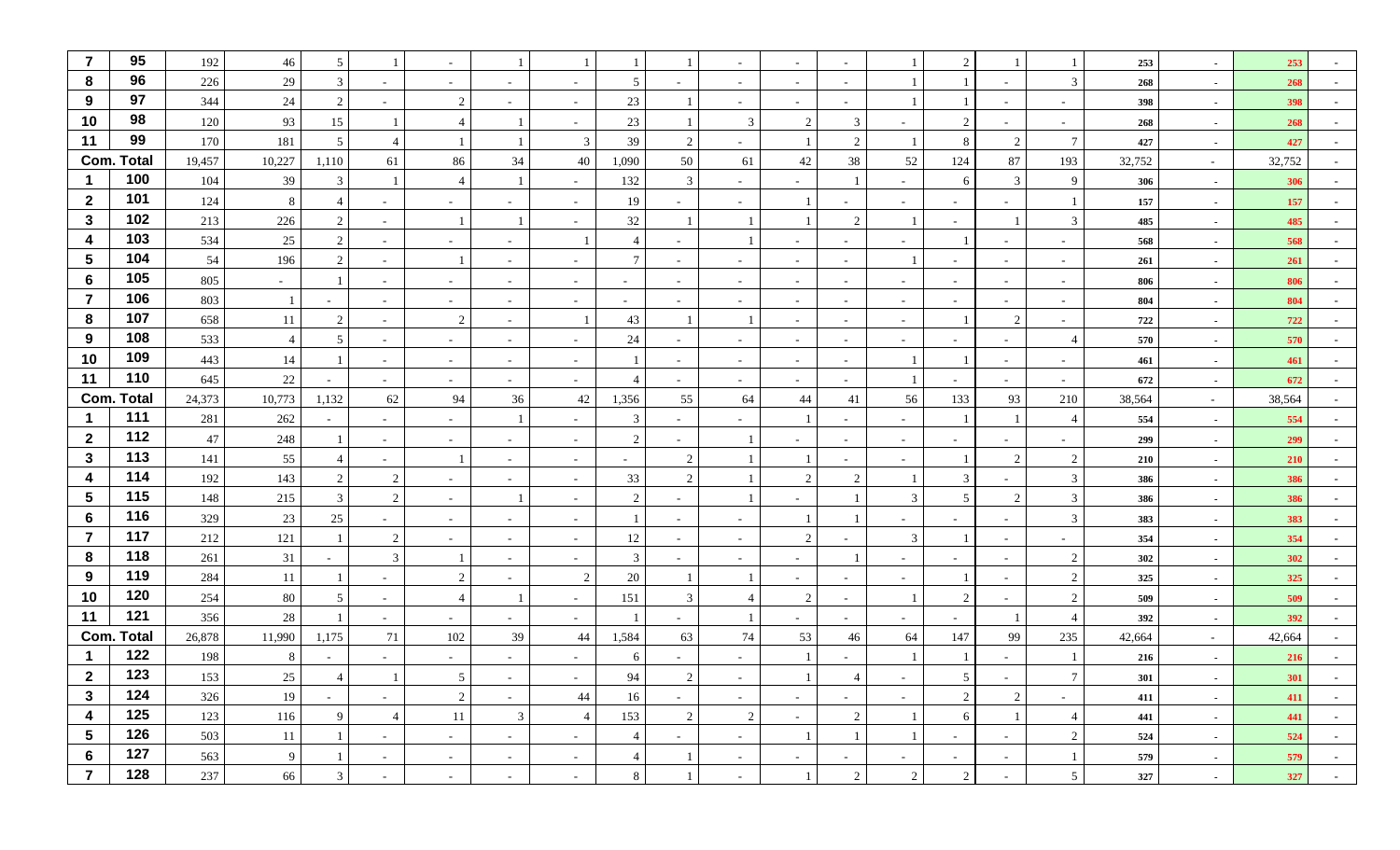| 8                | 129               | 107    | 286    | 9              | $\sim$                   | $\sim$         |                          | $\sim$                   | $\sim$          | $\sim$                   |                          | $\sim$           |                          | $\sim$          | $\sim$           |                |                          | 406    | $\sim$ | 406    |        |
|------------------|-------------------|--------|--------|----------------|--------------------------|----------------|--------------------------|--------------------------|-----------------|--------------------------|--------------------------|------------------|--------------------------|-----------------|------------------|----------------|--------------------------|--------|--------|--------|--------|
| 9                | 130               | 259    | 17     | 5              | $\sim$                   |                |                          | ÷,                       | 29              | ٠                        | $\overline{\phantom{a}}$ | $\sim$           |                          | $\sim$          | $\sim$           | 2              |                          | 315    | $\sim$ | 315    |        |
| 10               | 131               | 135    | 19     |                | $\sim$                   | 3              |                          | $\overline{\phantom{a}}$ | 54              |                          | 2                        | $\sim$           | $\overline{3}$           | $\sim$          |                  | $\sim$         | 5                        | 228    | $\sim$ | 228    |        |
| 11               | 132               | 374    | 25     | 2              | $\overline{\phantom{a}}$ | $\sim$         |                          |                          | $7\phantom{.0}$ |                          |                          | $\sim$           |                          |                 |                  | 2              | $\overline{2}$           | 417    | $\sim$ | 417    |        |
|                  | <b>Com. Total</b> | 29,856 | 12,591 | 1,213          | 76                       | 124            | 45                       | 93                       | 1,959           | 71                       | $78\,$                   | 57               | 60                       | 70              | 165              | 107            | 264                      | 46,829 | $\sim$ | 46,829 |        |
| -1               | 133               | 58     | 83     | 20             | $\sim$                   | 2              | $\sim$                   |                          | 30              | $\overline{\phantom{a}}$ |                          | $\overline{4}$   |                          | $\sim$          | 6                |                | $\sim$                   | 207    | $\sim$ | 207    |        |
| $\overline{2}$   | 134               | 192    | 66     | 5              | $\sim$                   | $\sim$         | $\sim$                   |                          | 23              | $\sim$                   | $\overline{\phantom{a}}$ | $\sim$           |                          | $\sim$          | 3                | 2              | $\overline{\phantom{a}}$ | 291    | $\sim$ | 291    |        |
| $\mathbf{3}$     | 135               | 186    | 34     |                | 3                        | 11             | $\sim$                   | 2                        | 131             | $\overline{2}$           | 2                        | $\sim$           | $\overline{c}$           |                 | $\overline{2}$   | 3              |                          | 387    | $\sim$ | 387    |        |
| $\boldsymbol{4}$ | 136               | 188    | 57     | $\mathbf{3}$   |                          | $\mathbf{3}$   |                          |                          | 56              | 3                        |                          | 2                |                          |                 | 3                |                | $\overline{4}$           | 325    | $\sim$ | 325    |        |
| $\sqrt{5}$       | 137               | 145    | $15\,$ |                | $\sim$                   |                |                          |                          | $\overline{2}$  | $\sim$                   |                          |                  |                          | $\sim$          |                  |                |                          | 169    | $\sim$ | 169    |        |
| 6                | 138               | 243    | 47     | 6              | $\overline{\phantom{a}}$ | $\sim$         | $\sim$                   |                          |                 | $\overline{\phantom{a}}$ | $\overline{\phantom{a}}$ |                  | $\overline{\phantom{0}}$ | 1               |                  |                | $\overline{7}$           | 309    | $\sim$ | 309    | $\sim$ |
| $\overline{7}$   | 139               | 131    | 60     |                |                          | $\sim$         |                          |                          | 26              | 2                        |                          | $\sim$           |                          | $\sim$          | 2                | $\sim$         | 2                        | 232    | $\sim$ | 232    |        |
| 8                | 140               | 383    | 8      |                | $\overline{\phantom{a}}$ |                | $\overline{\phantom{a}}$ | $\overline{\phantom{a}}$ | 9               | $\sim$                   | 2                        |                  |                          | $\sim$          | $\sim$           | $\sim$         | $\sim$                   | 405    | $\sim$ | 405    |        |
| 9<br>10          | 141<br>142        | 367    | $47\,$ | 3              |                          | 2              |                          |                          | 56              | 6                        | 2                        | $\sim$           |                          | $\sim$          | 5                |                |                          | 491    | $\sim$ | 491    |        |
| 11               | 143               | 397    | 24     | 4              | $\overline{\phantom{a}}$ | 6              | $\sim$                   | 3                        | 56<br>9         | $\mathbf{1}$             |                          |                  |                          | $\sim$          | 6                |                |                          | 501    | $\sim$ | 501    |        |
|                  |                   | 297    | 5      | $\sim$         |                          |                | $\sim$                   | $\overline{\phantom{a}}$ |                 | $\overline{\phantom{a}}$ | $\overline{\phantom{a}}$ | $\sim$           | $\sim$                   | $\sim$          | $\sim$           | $\sim$         |                          | 314    | $\sim$ | 314    |        |
|                  | <b>Com. Total</b> | 32,443 | 13,037 | 1,270          | 83                       | 151            | 46                       | 102                      | 2,358           | 85                       | 88                       | 67               | 65                       | 73              | 194              | 118            | 280                      | 50,460 | $\sim$ | 50,460 |        |
| $\mathbf{1}$     | 144               | 256    | 71     | 35             | 1                        | $\sim$         | 1                        | $\sim$                   | 7               | $\mathbf{3}$             | $\mathbf{3}$             | 1                |                          | $5\overline{)}$ |                  | $\sim$         | $\overline{2}$           | 387    | $\sim$ | 387    |        |
| $\mathbf{2}$     | 145               | 164    | 55     | 7              |                          | $\sim$         | $\blacksquare$           | ٠.                       | 7               | $\blacksquare$           | $\mathbf{1}$             | $\sim$           |                          | $\sim$          | ٠                | 1              | $\mathbf{3}$             | 240    | $\sim$ | 240    |        |
| $\mathbf{3}$     | 146               | 165    | 182    | 18             | 1                        | $\sim$         | $\blacksquare$           | $\sim$                   | 1               | $\blacksquare$           | $\blacksquare$           | $\sim$           | $\blacksquare$           | $\sim$          | $\blacksquare$   | $\sim$         | $\mathbf{1}$             | 368    | $\sim$ | 368    |        |
| 4                | 147               | 117    | 39     | $7^{\circ}$    |                          | $\overline{2}$ | $\blacksquare$           |                          | 34              |                          | $\blacksquare$           | 1                | $\blacksquare$           | $\sim$          | $\sim$           | $\sim$         | $\blacksquare$           | 203    | $\sim$ | 203    |        |
| $\sqrt{5}$       | 148               | 170    | 26     | $3^{\circ}$    |                          | $\mathbf{3}$   |                          |                          | 38              |                          | 1                        | $\boldsymbol{2}$ |                          |                 | $\overline{2}$   | $\mathbf{2}$   | $\mathbf{3}$             | 251    |        |        |        |
|                  |                   |        |        |                | $\blacksquare$           |                |                          |                          |                 |                          |                          |                  | ٠                        | $\sim$          |                  |                |                          |        | $\sim$ | 251    |        |
| 6                | 149               | 143    | 91     | $\mathbf{2}$   | $\overline{2}$           | $\sim$         | -1                       | 1                        | 13              | $\blacksquare$           | $\mathbf{1}$             | $\sim$           | -1                       | $\sim$          | $5\phantom{.0}$  | 5 <sup>5</sup> | $\mathbf{3}$             | 268    | $\sim$ | 268    |        |
| $\overline{7}$   | 150               | 47     | 21     | $\blacksquare$ | -1                       | $\sim$         | $\blacksquare$           | $\sim$                   | 4               | $\sim$                   | $\sim$                   | $\sim$           | $\blacksquare$           | $\sim$          | $\blacksquare$   | 1              | 1                        | 75     | $\sim$ | 75     |        |
| 8                | 151               | 365    | 34     | $3^{\circ}$    | $\sim$                   | $\overline{2}$ | $\blacksquare$           | $\sim$                   | 12              | ٠                        | $\sim$                   | $\sim$           |                          | 1               |                  | $\mathbf{2}$   | 6                        | 427    | $\sim$ | 427    |        |
| 9                | 152               | 97     | 42     | 5 <sup>5</sup> | $\blacksquare$           | 1              | $\blacksquare$           | $\blacksquare$           | $\mathbf{1}$    | $\overline{2}$           | -1                       | $\overline{2}$   |                          | 1               | $\overline{2}$   |                | 6                        | 161    | $\sim$ | 161    |        |
| 10               | 153               | 358    | 50     | 4              |                          | 1              | $\overline{2}$           |                          |                 |                          |                          |                  |                          | $\mathbf 1$     |                  |                |                          | 417    |        | 417    |        |
| 11               | 154               | 60     | 93     | 5 <sup>5</sup> | $\sim$                   | $\mathbf{1}$   | $\sim$                   | $\sim$                   | $\sim$          | $\overline{2}$           | $\sim$                   | $\mathbf{1}$     | $\mathbf{1}$             | $\sim$          | $\sim$           | $\overline{2}$ | $\mathbf{3}$             | 168    | $\sim$ | 168    | $\sim$ |
|                  | <b>Com. Total</b> | 34,385 | 13,741 | 1,359          | 90                       | 161            | 51                       | 104                      | 2,475           | 93                       | 95                       | 74               | 70                       | 81              | 205              | 132            | 309                      | 53,425 | $\sim$ | 53,425 | $\sim$ |
| $\mathbf{1}$     | 155               | 115    | 11     | $\sim$         | $\sim$                   | $\sim$         | $\blacksquare$           | $\sim$                   | $\sim$          | $\mathbf{1}$             | $\sim$                   | $\sim$           | ۰                        | $\blacksquare$  | $\blacksquare$   | $\sim$         | $\mathbf{1}$             | 128    | $\sim$ | 128    | $\sim$ |
| $\mathbf{2}$     | 156               | 40     | 127    | $\mathbf{1}$   | $\boldsymbol{2}$         | $\sim$         | $\blacksquare$           | $\sim$                   | $\mathbf{1}$    | $\sim$                   | $\sim$                   | $\mathbf{2}$     | $\blacksquare$           | $\mathbf{1}$    | $\boldsymbol{2}$ | 1              | $\sim$                   | 177    | $\sim$ | 177    | $\sim$ |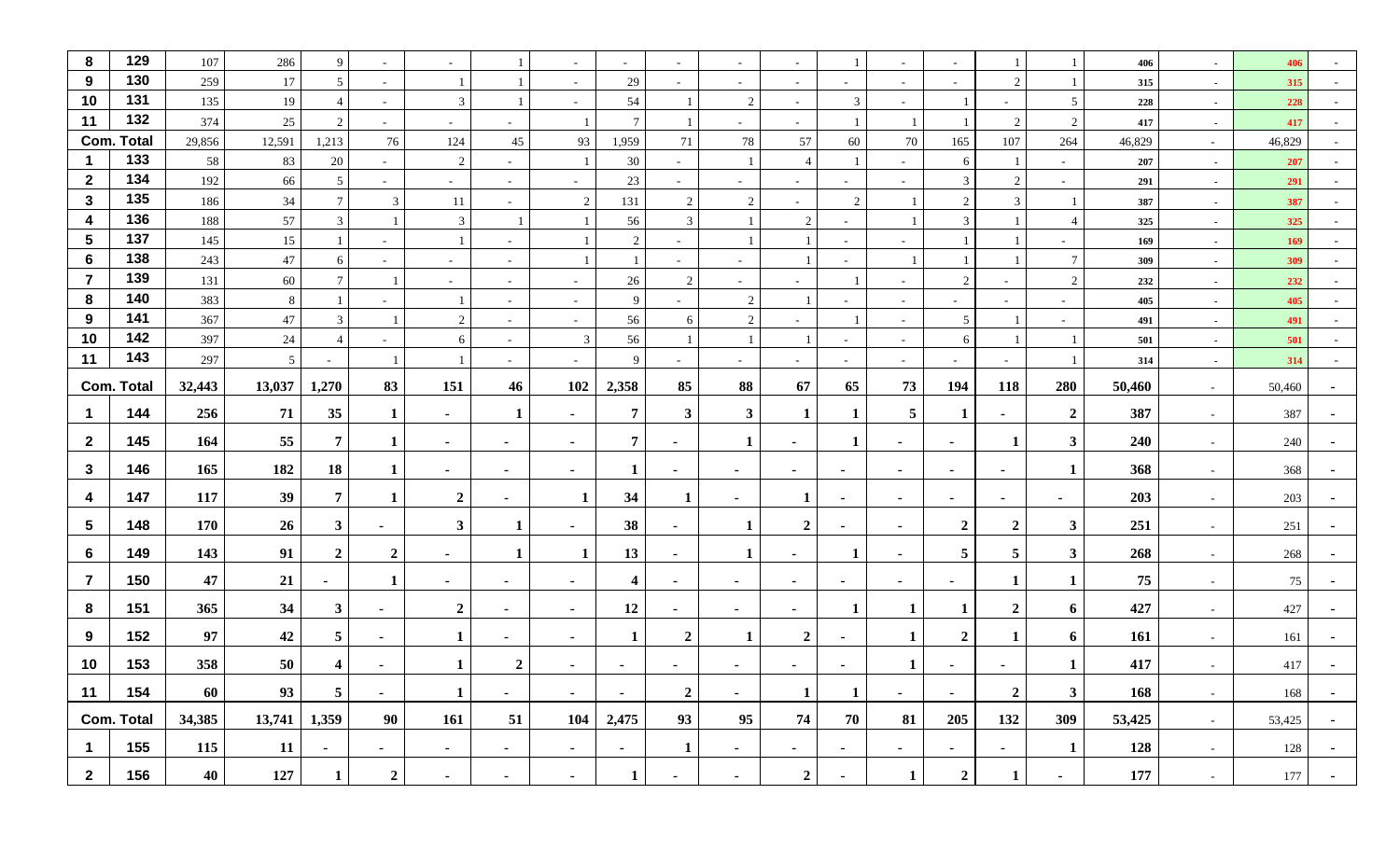| $\mathbf{3}$    | 157               | 290    | 12             | $\sim$                  | $\sim$                  | $\sim$         | $\sim$           | $\sim$         | $\sim$                  | $\sim$         | $\sim$           | $\sim$         | $\blacksquare$           | $\sim$                   | $\sim$           | $\sim$                  | 1                       | 303    | $\sim$ | 303     | $\overline{\phantom{a}}$ |
|-----------------|-------------------|--------|----------------|-------------------------|-------------------------|----------------|------------------|----------------|-------------------------|----------------|------------------|----------------|--------------------------|--------------------------|------------------|-------------------------|-------------------------|--------|--------|---------|--------------------------|
| 4               | 158               | 295    | $\overline{7}$ | 1                       | $\sim$                  | $\sim$         | ٠                | ٠              | $\sim$                  | $\sim$         | $\sim$           | $\sim$         | ۰                        | $\sim$                   | ٠                | 1                       | $\blacksquare$          | 304    | $\sim$ | 304     |                          |
| $5\phantom{.0}$ | 159               | 48     | 132            | <b>10</b>               | $\blacksquare$          | $\blacksquare$ | $\blacksquare$   | $\blacksquare$ | 1                       | $\blacksquare$ | $\sim$           | $\mathbf{1}$   | $\blacksquare$           | $\blacksquare$           | 1                | $\blacksquare$          | $\blacksquare$          | 193    | $\sim$ | 193     |                          |
| 6               | 160               | 345    | 103            | 30                      | $\boldsymbol{2}$        | 6              | 4                | $\overline{2}$ | $\overline{2}$          | 7              | $\boldsymbol{2}$ | 6              | $\mathbf{3}$             | 5                        | 5                | $\overline{\mathbf{4}}$ | 24                      | 550    | $\sim$ | 550     | $\sim$                   |
| $\overline{7}$  | 161               | 188    | 48             | 8                       | -1                      | $\sim$         | $\blacksquare$   | $\blacksquare$ | $\overline{\mathbf{4}}$ | $\sim$         | -1               | $\blacksquare$ | $\blacksquare$           | $\blacksquare$           |                  | $\blacksquare$          | $\mathbf{3}$            | 253    | $\sim$ | 253     |                          |
| 8               | 162               | 279    | 9              | 4                       | $\blacksquare$          | $\sim$         | $\blacksquare$   | $\blacksquare$ | $\blacksquare$          | $\blacksquare$ | $\sim$           | ٠              | $\blacksquare$           | 1                        |                  | $\blacksquare$          | $\blacksquare$          | 293    | $\sim$ | 293     |                          |
| 9               | 163               | 139    | 70             | 20                      | $\boldsymbol{2}$        | $\blacksquare$ | $\blacksquare$   | $\sim$         | $\sim$                  | -1             | $\sim$           | 1              | -1                       | $\sim$                   | 1                | $\overline{2}$          | $\overline{2}$          | 239    | $\sim$ | 239     | $\sim$                   |
| 10              | 164               | 78     | 67             | 3 <sup>1</sup>          | $\sim$                  | $\sim$         | 1                |                | $\sim$                  | 1              | 1                | 1              | $\blacksquare$           | $\boldsymbol{2}$         | $5\phantom{.0}$  | $\mathbf{1}$            | $\overline{\mathbf{4}}$ | 165    | $\sim$ | 165     |                          |
| 11              | 165               | 224    | 58             | 20                      | $\mathbf 1$             |                | $\blacksquare$   |                | $\mathbf{3}$            | 1              |                  | $\blacksquare$ | $\blacksquare$           | $\blacksquare$           |                  | 1                       | 1                       | 310    | $\sim$ | 310     |                          |
|                 | <b>Com. Total</b> | 36,426 | 14,385         | 1,456                   | 98                      | 168            | 56               | 107            | 2,486                   | 104            | 99               | 85             | 74                       | 90                       | 219              | 142                     | 345                     | 56,340 | $\sim$ | 56,340  | $\sim$                   |
| -1              | 166               | 124    | 29             | $\overline{7}$          | $\sim$                  | $\sim$         | ٠                | $\sim$         | 12                      | $\sim$         | $\sim$           | $\mathbf{1}$   | ٠                        | $\sim$                   | 1                | $\overline{2}$          | $\mathbf{1}$            | 177    | $\sim$ | 177     | $\sim$                   |
| $\mathbf{2}$    | 167               | 354    | 8              | $\overline{2}$          | $\sim$                  | $\blacksquare$ | $\sim$           | $\blacksquare$ | $\mathbf{2}$            | ٠              | $\sim$           | $\blacksquare$ | $\blacksquare$           | $\blacksquare$           |                  | 1                       | $\mathbf{3}$            | 370    | $\sim$ | 370     |                          |
| $\mathbf{3}$    | 168               | 112    | 22             | 23                      | $\overline{\mathbf{4}}$ | 1              | $\boldsymbol{2}$ |                | 5                       | -1             | $\mathbf{1}$     | $\sim$         | -1                       | 1                        | 1                | $\blacksquare$          | $\mathbf{3}$            | 178    | $\sim$ | 178     | $\blacksquare$           |
| 4               | 169               | 69     | 101            | 6                       | 1                       |                | $\sim$           |                | $\sim$                  | $\sim$         | $\boldsymbol{2}$ | $\mathbf{1}$   | $\blacksquare$           | $\mathbf{3}$             | $\blacksquare$   | $\overline{2}$          | $\mathbf{3}$            | 190    | $\sim$ | 190     | $\blacksquare$           |
| $\sqrt{5}$      | 170               | 105    | 32             | 11                      | $\blacksquare$          | $\blacksquare$ | $\blacksquare$   |                | $\boldsymbol{2}$        | ٠              | $\sim$           | $\blacksquare$ | -1                       | $\blacksquare$           | $\boldsymbol{2}$ | $\overline{2}$          | $\mathbf{1}$            | 156    | $\sim$ | 156     |                          |
| $6\phantom{1}6$ | 171               | 156    | $\overline{7}$ | $\overline{4}$          | $\sim$                  | $\sim$         | 1                | $\blacksquare$ | $\mathbf{1}$            | $\blacksquare$ | $\sim$           | $\sim$         | -1                       | $\blacksquare$           | $\overline{2}$   | 1                       | $\overline{\mathbf{5}}$ | 178    | $\sim$ | 178     | $\sim$                   |
| $\overline{7}$  | 172               | 73     | 23             | 14                      | 1                       | $\sim$         | $\sim$           | $\sim$         | $\sim$                  | $\sim$         | $\sim$           | $\mathbf{3}$   | $\blacksquare$           | 1                        | $\blacksquare$   | $\mathbf{1}$            | $5\overline{)}$         | 121    | $\sim$ | 121     | $\blacksquare$           |
| 8               | 173               | 142    | 30             | 4                       | $\sim$                  | $\mathbf 1$    | ٠                | $\blacksquare$ | $\sim$                  | 1              | $\sim$           | $\overline{2}$ | $\blacksquare$           | 1                        | $\blacksquare$   | 1                       | $\overline{\mathbf{4}}$ | 186    | $\sim$ | 186     |                          |
| 9               | 174               | 272    | 6              | $\overline{\mathbf{4}}$ | $\blacksquare$          | $\sim$         | $\blacksquare$   | $\sim$         | $\blacksquare$          | $\sim$         | $\sim$           | $\sim$         | $\blacksquare$           | $\sim$                   | $\blacksquare$   | $\blacksquare$          | $\blacksquare$          | 282    | $\sim$ | 282     | $\blacksquare$           |
| 10              | 175               | 87     | 62             | 12                      | 1                       | $\sim$         | $\blacksquare$   | $\sim$         | $\sim$                  | 1              | $\sim$           | $\blacksquare$ | $\overline{\phantom{a}}$ | $\sim$                   | $\blacksquare$   | $\sim$                  | 1                       | 164    | $\sim$ | 164     | $\blacksquare$           |
| 11              | 176               | 61     | 6              | $\blacksquare$          | ж.                      | $\sim$         | ٠                | ٠              | $\sim$                  | $\sim$         | ж.               | ж.             | ٠.                       | $\sim$                   | $\blacksquare$   | $\sim$                  | $\blacksquare$          | 67     | $\sim$ | 67      |                          |
|                 | <b>Com. Total</b> | 37,981 | 14,711         | 1,543                   | 105                     | 171            | 59               | 109            | 2,508                   | 107            | 102              | 92             | 77                       | 96                       | 225              | 152                     | 371                     | 58,409 | $\sim$ | 58,409  | $\blacksquare$           |
| -1              | 177               | 194    | 12             | $\overline{2}$          | $\sim$                  | $\sim$         | $\sim$           | 2              | 6                       | $\sim$         | $\sim$           | $\sim$         | $\sim$                   | $\overline{\phantom{a}}$ | $\overline{c}$   | $\sim$                  | $\overline{4}$          | 222    | $\sim$ | $222\,$ |                          |
| $\mathbf{2}$    | 178               | 17     | 82             | 77                      |                         |                | $\sim$           |                | $\sim$                  | 3              | $\mathbf{3}$     | $\sim$         | -1                       | 10                       | 2                | $\overline{2}$          | $\mathfrak{Z}$          | 203    | $\sim$ | 203     | $\sim$ $-$               |
| $\mathbf{3}$    | 179               | 208    | 24             | $\overline{4}$          |                         | $\sim$         | $\sim$           |                | $\sim$                  | $\sim$         | $\sim$           | $\sim$         | $\sim$                   | $\sim$                   | 2                | $\sim$                  | 3 <sup>7</sup>          | 243    | $\sim$ | 243     | $\sim$                   |
|                 |                   |        |                |                         |                         |                |                  |                |                         |                |                  |                |                          |                          |                  |                         |                         |        |        |         |                          |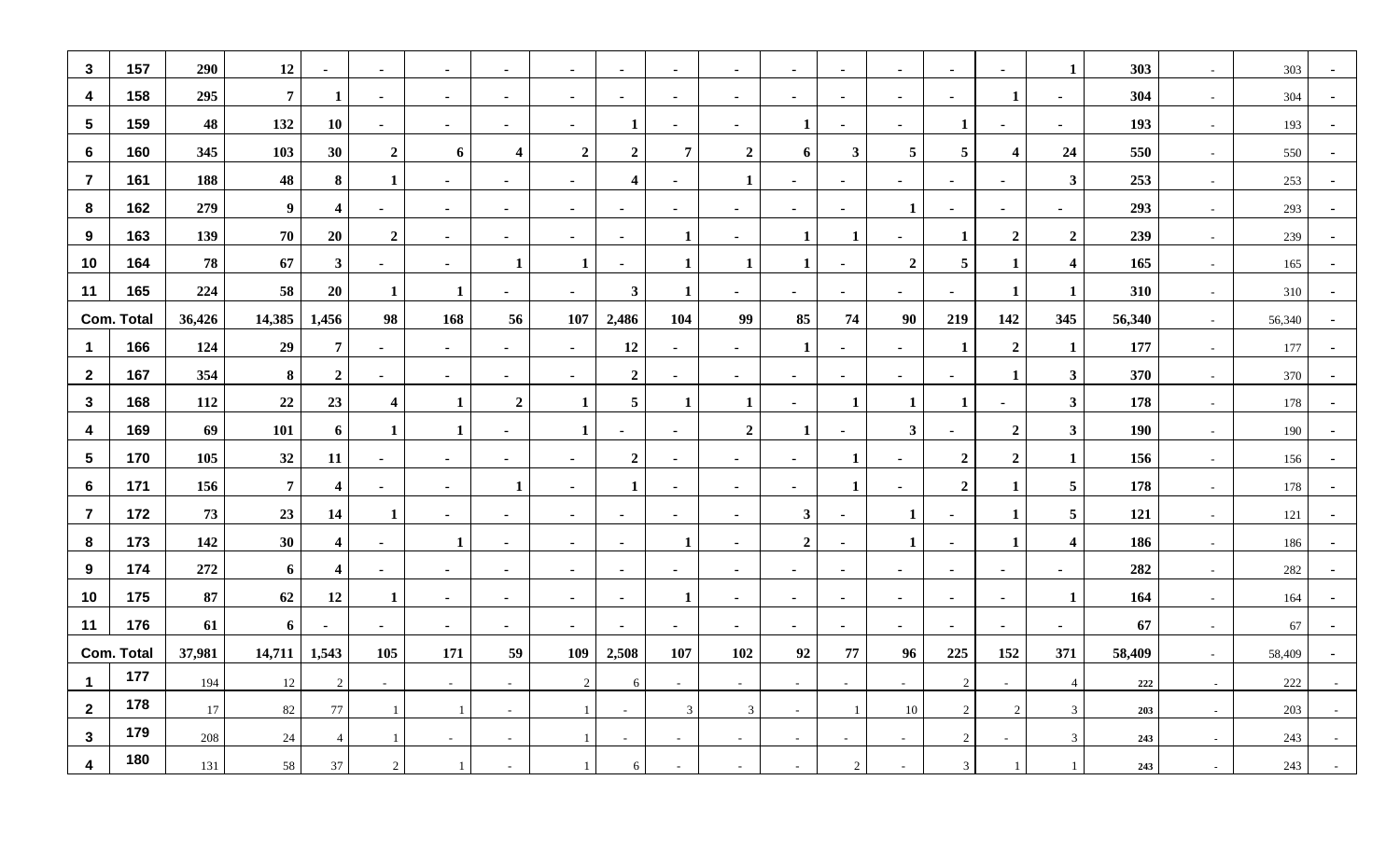| $5\phantom{.0}$         | 181               | 91              | $28\,$                  | 33             | $\sim$                  | $\sim$         | $\sim$                   |                |                  |                          |                | $\sim$           |                          | $\sim$         |                  | $\sim$                  | 3                       | 156     | $\sim$         | 156    |                |
|-------------------------|-------------------|-----------------|-------------------------|----------------|-------------------------|----------------|--------------------------|----------------|------------------|--------------------------|----------------|------------------|--------------------------|----------------|------------------|-------------------------|-------------------------|---------|----------------|--------|----------------|
| $6\phantom{1}$          | 182               | 208             | 31                      | 55             | 3                       |                |                          |                | 5                | $\overline{\phantom{a}}$ | 2              | 2                |                          | 3              |                  | 2                       | 5                       | 320     | $\sim$         | 320    |                |
| $\overline{7}$          | 183               | 24              | 98                      | 28             |                         |                |                          |                | 23               |                          |                |                  |                          | $\overline{2}$ |                  |                         |                         | 179     | $\sim$         | 179    |                |
| 8                       | 184               | 153             | 84                      | 27             | 6                       | $\mathbf{3}$   | $\overline{1}$           | $\sim$         |                  |                          | $\overline{1}$ | $\overline{2}$   | 2                        | $\sim$         | 2                | $\overline{3}$          | 9                       | 295     | $\sim$         | 295    |                |
| 9                       | 185               | 194             | 25                      | $\mathfrak{Z}$ | $\sim$                  | $\sim$         | $\sim$                   | $\sim$         | $\sim$           | -1                       | $\sim$         | $\sim$           | $\sim$                   | $\sim$         | $\sim$           | $\sim$                  | -1                      | 224     | $\sim$         | 224    | $\sim$         |
| 10                      | 186               | 66              | 35                      | 155            | 6                       | 2              | $\sim$                   | $\sim$         | 3                | $\sim$                   | $\sim$         | $\overline{1}$   | $\sim$                   | $\overline{1}$ | 3                |                         | $\overline{3}$          | $276\,$ | $\sim$         | 276    |                |
| 11                      | 187               | 56              | 25                      | 12             | $\blacksquare$          |                | $\sim$                   |                | 10               |                          |                | $\sim$           |                          |                |                  | $\sim$                  | 2                       | 110     | $\sim$         | 110    |                |
|                         | <b>Com. Total</b> | 39,323          | 15,213                  | 1,976          | 125                     | 181            | 61                       | 116            | 2,563            | 112                      | 109            | 97               | 82                       | 113            | 242              | 162                     | 405                     | 60,880  | $\sim$         | 60,880 |                |
| $\overline{1}$          | 188               | 76              | $\overline{\mathbf{4}}$ | 34             | $\boldsymbol{2}$        | $\sim$         | $\sim$                   | $\sim$         | $\sim$           | $\sim$                   | $\sim$         | $\sim$           | $\blacksquare$           | $\sim$         | $\overline{2}$   | $\sim$                  | $\sim$                  | 118     | $\sim$         | 118    |                |
| $\overline{2}$          | 189               | 85              | 37                      | 64             | 1                       | $\sim$         | $\overline{\phantom{a}}$ | $\sim$         | $\blacksquare$   | $\sim$                   | $\blacksquare$ | $\blacksquare$   |                          | $\sim$         | $\blacksquare$   | $\sim$                  | $\mathbf{1}$            | 188     | $\sim$         | 188    |                |
| $\mathbf{3}$            | 190               | 91              | 17                      | 6              | $\sim$                  | 1              | $\sim$                   | $\sim$         | <b>10</b>        | $\mathbf{1}$             | $\sim$         | $\sim$           | $\sim$                   | $\sim$         | $\mathbf{1}$     | $\mathbf{3}$            | $\sim$                  | 130     | $\sim$         | 130    |                |
| $\overline{\mathbf{4}}$ | 191               | $5\phantom{.0}$ | 13                      | 138            | $\overline{\mathbf{4}}$ | 1              | $\sim$                   | $\sim$         | $\sim$           | $\sim$                   | $\sim$         | $\sim$           | $\blacksquare$           | $\sim$         | $\sim$           | $\overline{2}$          | $\mathbf{1}$            | 164     | $\sim$         | 164    |                |
| $5\phantom{.0}$         | 192               | $\sim$          | $\sim$                  | $\sim$         | $\sim$                  | $\sim$         | $\blacksquare$           | $\sim$         | $\sim$           | $\sim$                   | $\sim$         | $\sim$           | $\sim$                   | $\sim$         | $\sim$           | $\sim$                  | $\blacksquare$          | $\sim$  | $\sim$         | $\sim$ | $\blacksquare$ |
| $6\phantom{1}$          | 193               | 155             | 71                      | 13             | $\sim$                  | $\sim$         | $\mathbf{1}$             | $\mathbf{1}$   | $\boldsymbol{2}$ | $\overline{2}$           | $\overline{2}$ | $\sim$           | $\mathbf{3}$             | 1              | 1                | $\sim$                  | $\overline{\mathbf{4}}$ | 256     | $\sim$         | 256    |                |
| $\overline{7}$          | 194               | 563             | 50                      | 33             | 1                       | $\sim$         | $\blacksquare$           | $\sim$         | $\blacksquare$   | 1                        | $\blacksquare$ | $\boldsymbol{2}$ |                          | 1              | $\blacksquare$   | 1                       | $\blacksquare$          | 652     | $\sim$         | 652    |                |
| 8                       | 195               | 6               | 134                     | $3^{\circ}$    | 1                       | $\sim$         | $\sim$                   | $\blacksquare$ | 1                | $\blacksquare$           | $\blacksquare$ | $\boldsymbol{2}$ | $\blacksquare$           | $\sim$         | $\blacksquare$   | $\overline{\mathbf{4}}$ | $\boldsymbol{2}$        | 153     | $\sim$         | 153    |                |
| 9                       | 196               | 86              | 114                     | 28             | $\sim$                  | $\overline{2}$ | $\overline{2}$           | $\sim$         | $\sim$           | $\boldsymbol{2}$         | -1             | $\sim$           | -1                       | $\sim$         | $\boldsymbol{2}$ | $\sim$                  | $\mathbf{3}$            | 241     | $\sim$         | 241    |                |
| 10                      | 197               | 10              | 52                      | 35             | $\boldsymbol{2}$        | $\sim$         | $\blacksquare$           | $\sim$         | $\sim$           | $\blacksquare$           | $\blacksquare$ | $\sim$           | $\blacksquare$           | $\overline{2}$ | $\overline{2}$   | $\overline{2}$          | $\blacksquare$          | 105     | $\sim$         | 105    |                |
| 11                      | 198               | 60              | 105                     | 37             | $\sim$                  | $\sim$         | $\blacksquare$           | $\sim$         | $\sim$           | $\sim$                   | $\mathbf{1}$   | $\sim$           | $\sim$                   | $\mathbf{3}$   | 1                | $\sim$                  | $\mathbf{1}$            | 208     | $\sim$         | 208    |                |
|                         | <b>Com. Total</b> | 40,460          | 15,810                  | 2,367          | 136                     | 185            | 64                       | 117            | 2,576            | 118                      | 113            | 101              | 86                       | 120            | 251              | 174                     | 417                     | 63,095  | $\sim$         | 63,095 |                |
| $\overline{1}$          | 199               | 12              | 133                     | $\sim$         | 1                       | $\sim$         | $\sim$                   | $\sim$         | $\sim$           | $\sim$                   | $\sim$         | $\sim$           | $\blacksquare$           | $\sim$         | $\sim$           | $\sim$                  | $\mathbf{1}$            | 147     | $\sim$         | 147    |                |
| $\overline{2}$          | 200               | 68              | 97                      | 84             | $\boldsymbol{2}$        | $\sim$         | $\blacksquare$           | 1              | $\mathbf{3}$     | $\blacksquare$           | $\mathbf{1}$   | 1                | $\blacksquare$           | $\overline{2}$ | $\blacksquare$   | 1                       | $\overline{2}$          | 262     | $\sim$         | 262    |                |
| $\mathbf{3}$            | 201               | 22              | 131                     | $\mathbf 1$    | 1                       | $\sim$         | $\sim$                   | $\sim$         | $\sim$           | $\sim$                   | $\sim$         | $\sim$           | $\blacksquare$           | $\sim$         | $\mathbf{3}$     | $\sim$                  | $\mathbf{1}$            | 159     | $\sim$         | 159    |                |
| 4                       | 202               | 304             | 8                       | $\overline{2}$ | $\sim$                  | $\sim$         | $\blacksquare$           | $\sim$         | $\sim$           | $\blacksquare$           | $\sim$         | $\sim$           | $\overline{\phantom{a}}$ | $\sim$         | $\overline{2}$   | 1                       | $\mathbf{1}$            | 318     | $\sim$         | 318    |                |
| $5\phantom{.0}$         | 203               | 131             | 13                      | 15             | $\sim$                  | 1              | $\blacksquare$           | $\sim$         | $\blacksquare$   |                          | $\mathbf{1}$   |                  |                          | $\blacksquare$ | 1                | 1                       | 1                       | 164     | $\sim$         | 164    |                |
| 6                       | 204               | 353             | 26                      | 11             | $\sim$                  | 1              | $\blacksquare$           | 1              | 5                | 1                        |                | $\mathbf{1}$     |                          | $\blacksquare$ |                  | 1                       | $\boldsymbol{2}$        | 402     | $\blacksquare$ | 402    |                |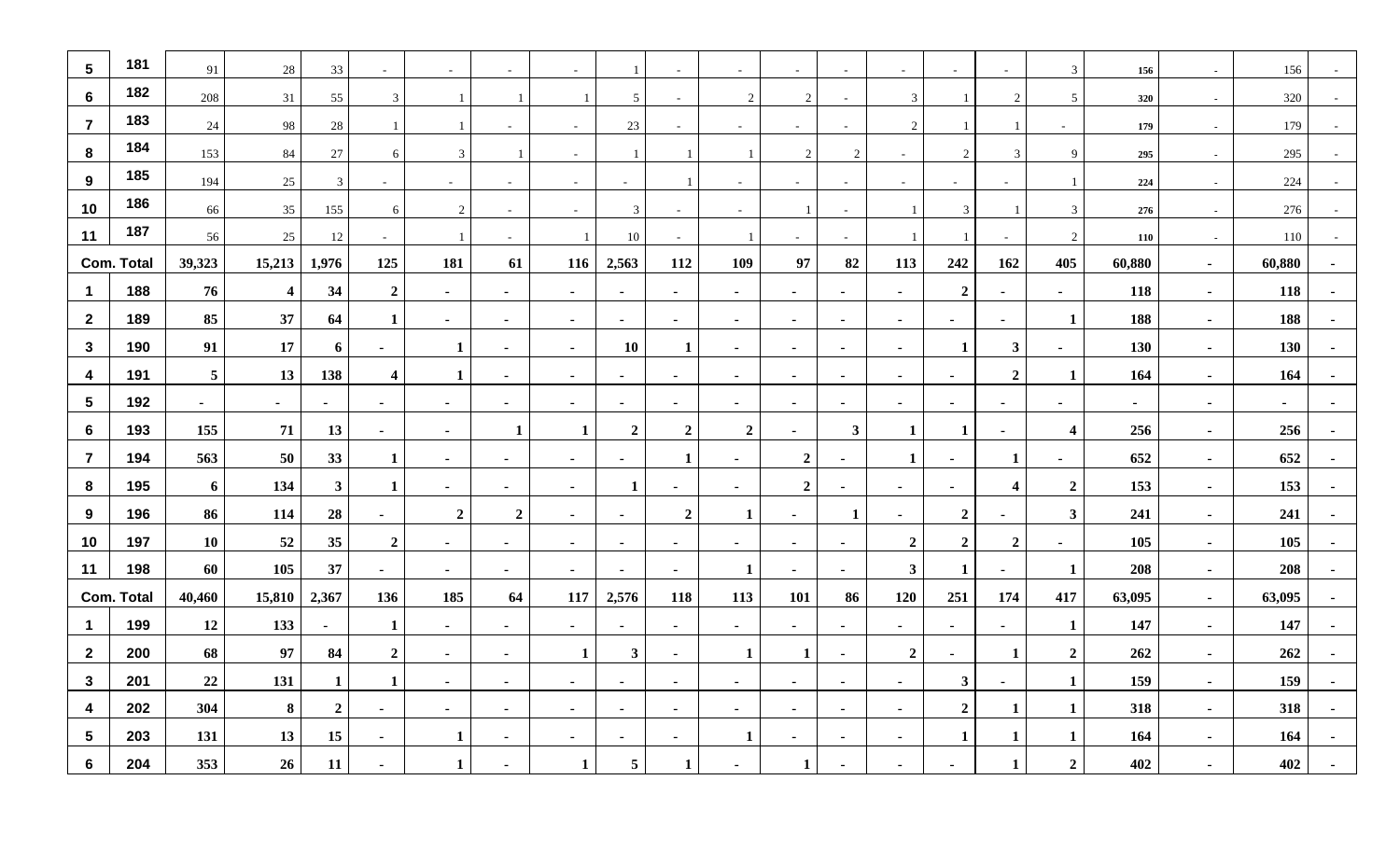| $\overline{7}$          | 205               | 315            | 39             | $\overline{\mathbf{4}}$ | $\sim$           | $\sim$           | $\sim$         | $\sim$         | $\sim$         | 1                | $\sim$         | $\sim$           | $\blacksquare$ | $\blacksquare$ | $\blacksquare$          | $\sim$         | $\overline{\mathbf{4}}$ | 363            | $\sim$          | 363    | $\blacksquare$           |
|-------------------------|-------------------|----------------|----------------|-------------------------|------------------|------------------|----------------|----------------|----------------|------------------|----------------|------------------|----------------|----------------|-------------------------|----------------|-------------------------|----------------|-----------------|--------|--------------------------|
| 8                       | 206               | 247            | 12             |                         | $\sim$           | $\sim$           | $\sim$         | $\sim$         | $\sim$         | $\sim$           | $\sim$         | $\sim$           | $\blacksquare$ | $\sim$         | $\sim$                  | $\sim$         | $\blacksquare$          | 259            | $\sim$          | 259    |                          |
| 9                       | 207               | 29             | 103            | $5\phantom{.0}$         | $\sim$           | $\sim$           | $\sim$         | $\sim$         | $\sim$         | $\blacksquare$   | $\sim$         | $\sim$           | $\blacksquare$ | $\sim$         | $\sim$                  | $\sim$         | $\blacksquare$          | 137            | $\sim$          | 137    |                          |
| 10                      | 208               | 343            | 22             | $\sim$                  | $\sim$           | $\sim$           | $\sim$         | $\blacksquare$ | $\overline{2}$ | $\sim$           | $\mathbf{1}$   | 1                | $\sim$         | $\sim$         | $\overline{2}$          | $\sim$         | $\mathbf{1}$            | 372            | $\sim$          | 372    | $\sim$                   |
| 11                      | 209               | 173            | 22             | $\overline{\mathbf{4}}$ | $\sim$           | $\sim$           | $\mathbf{1}$   | $\sim$         | $\sim$         | $\sim$           | $\sim$         | $\sim$           | $\sim$         | $\sim$         | $\sim$                  | $\sim$         | $\overline{2}$          | 202            | $\sim$          | 202    | $\blacksquare$           |
|                         | <b>Com. Total</b> | 42,457         | 16,416         | 2,493                   | 140              | 187              | 65             | 119            | 2,586          | 120              | 116            | 104              | 86             | 122            | 259                     | 178            | 432                     | 65,880         | $\sim$          | 65,880 |                          |
| $\mathbf{1}$            | 210               | 59             | 127            | 30                      | $\sim$           | $\mathbf{1}$     | $\blacksquare$ | $\sim$         | 16             | $\mathbf{1}$     | $\sim$         | $\sim$           | $\blacksquare$ | $\blacksquare$ | $\mathbf{1}$            | $\overline{2}$ | $\blacksquare$          | 237            | $\sim$          | 237    |                          |
| $\overline{2}$          | 211               | <b>190</b>     | 94             | 94                      | $\sim$           | $\sim$           | $\blacksquare$ | $\mathbf{1}$   | $\mathbf{1}$   | $\sim$           | $\sim$         | 1                | $\blacksquare$ | $\sim$         | $\blacksquare$          | $\blacksquare$ | $\blacksquare$          | 381            | $\sim$          | 381    |                          |
| $\mathbf{3}$            | 212               | 408            | 50             | 6                       | $\mathbf{1}$     | $\mathbf{1}$     | $\sim$         | $\sim$         | $\overline{5}$ | $\sim$           | $\sim$         | $\sim$           | $\sim$         | $\sim$         | $\sim$                  | $\sim$         | $\mathbf{1}$            | 472            | $\sim$          | 472    |                          |
| 4                       | 213               | 37             | 66             | 3 <sup>1</sup>          | $\sim$           | $\sim$           | $\blacksquare$ | $\sim$         | $\blacksquare$ | $\sim$           | $\sim$         | $\sim$           | $\blacksquare$ | $\mathbf{1}$   | $\mathbf{1}$            | $\blacksquare$ | $\blacksquare$          | 108            | $\sim$          | 108    |                          |
| $\sqrt{5}$              | 214               | 31             | 37             | 23                      | $\boldsymbol{2}$ | $\sim$           | $\sim$         | $\sim$         | $\mathbf{1}$   | $\mathbf{1}$     | $\mathbf{1}$   | 1                | $\blacksquare$ | $\mathbf{1}$   | -1                      | $\sim$         | $\sim$                  | 99             | $\sim$          | 99     |                          |
| $6\phantom{1}6$         | 215               | 69             | 115            | 144                     | $\boldsymbol{4}$ | $\boldsymbol{2}$ | $\sim$         | $\sim$         | $\mathbf{1}$   | $\sim$           | $\sim$         | $\sim$           | $\mathbf{1}$   | $\sim$         | $\sim$                  | $\sim$         | $\overline{5}$          | 341            | $\sim$          | 341    | $\sim$                   |
| $\overline{7}$          | 216               | 92             | 174            | $\mathbf{1}$            | $\sim$           | $\sim$           | $\mathbf{1}$   | $\sim$         | $\sim$         | $\sim$           | $\mathbf{1}$   | $\sim$           | $\sim$         | $\mathbf{1}$   | $\mathbf{1}$            | $\sim$         | $\mathbf{1}$            | 272            | $\sim$          | 272    | $\blacksquare$           |
| 8                       | 217               | 164            | 30             | 77                      | $\boldsymbol{2}$ | $\mathbf{1}$     | $\blacksquare$ | $\sim$         | $\sim$         | $\boldsymbol{4}$ | $\sim$         | $\sim$           | 1              | $\overline{2}$ | $\overline{\mathbf{4}}$ | $\sim$         | $\mathbf{1}$            | 286            | $\sim$          | 286    |                          |
| 9                       | 218               | 62             | 77             | 93                      | $\mathbf{3}$     | $\sim$           | $\sim$         | $\mathbf{1}$   | $\mathbf{3}$   | $\sim$           | $\sim$         | $\sim$           | $\sim$         | $\blacksquare$ | $\blacksquare$          | $\sim$         | $\overline{2}$          | 241            | $\sim$          | 241    |                          |
| 10                      | 219               | 18             | 130            | 8                       | $\sim$           | $\sim$           | $\sim$         | $\sim$         | $\sim$         | $\sim$           | $\sim$         | 1                | $\blacksquare$ | 1              | $\overline{2}$          | $\overline{7}$ | $\mathbf{3}$            | 170            | $\sim$          | 170    |                          |
| 11                      | 220               | 73             | 34             | 79                      | 1                | $\sim$           | $\sim$         | $\sim$         | $\sim$         | 1                | $\sim$         | $\boldsymbol{2}$ | $\overline{2}$ | $\mathbf{1}$   | 1                       | $\mathbf{3}$   | $\overline{2}$          | 199            | $\sim$          | 199    | $\blacksquare$           |
|                         | <b>Com. Total</b> | 43,660         | 17,350         | 3,051                   | 153              | 192              | 66             | 121            | 2,613          | 127              | 118            | 109              | 90             | 129            | 270                     | <b>190</b>     | 447                     | 68,686         | $\sim$ 10 $\pm$ | 68,686 |                          |
| $\overline{\mathbf{1}}$ | 221               | 10             | $\overline{7}$ | 56                      | $\mathbf{3}$     | $\sim$           | $\sim$         | $\sim$         | $\sim$         | $\sim$           | $\sim$         | $\sim$           | $\sim$         | 1              | $\sim$                  | $\sim$         | $\blacksquare$          | 77             | $\sim$          | 77     |                          |
| $\mathbf{2}$            | 222               | 112            | 20             | 38                      | $\sim$           | $\sim$           | $\sim$         | $\sim$         | $\sim$         | $\sim$           | $\sim$         | $\sim$           | $\sim$         | $\sim$         | 1                       | $\sim$         | $\overline{\mathbf{4}}$ | 175            | $\sim$          | 175    | $\overline{\phantom{a}}$ |
| $\mathbf{3}$            | 223               | $\sim$         | $\sim$         | $\blacksquare$          | $\sim$           | $\sim$           | $\sim$         | $\sim$         | $\sim$         | $\sim$           | $\sim$         | $\sim$           | $\sim$         | $\sim$         | $\sim$                  | $\sim$         | $\sim$                  | $\sim$         | $\sim$          | $\sim$ |                          |
| $\boldsymbol{4}$        | 224               | $\sim$         | $\sim$         | $\sim$                  | $\sim$           | $\sim$           | $\blacksquare$ | $\sim$         | $\sim$         | $\sim$           | $\sim$         | $\sim$           | $\sim$         | $\blacksquare$ | $\blacksquare$          | $\sim$         | $\blacksquare$          | $\sim$         | $\sim$          | $\sim$ |                          |
| $5\phantom{1}$          | 225               | $\sim$         | $\sim$         | $\blacksquare$          | $\sim$           | $\sim$           | $\blacksquare$ | $\blacksquare$ | $\sim$         | $\sim$           | $\sim$         | $\sim$           | $\blacksquare$ | $\blacksquare$ | $\blacksquare$          | $\sim$         | $\blacksquare$          | $\sim$         | $\sim$          | $\sim$ |                          |
| 6                       | 226               | $\sim$         | $\sim$         | $\sim$                  | $\sim$           | $\sim$           | $\sim$         | $\sim$         | $\sim$         | $\sim$           | $\blacksquare$ | $\sim$           | $\blacksquare$ | $\sim$         | $\sim$                  | $\sim$         | $\sim$                  | $\sim$         | $\sim$          | $\sim$ |                          |
| $\overline{7}$          | 227               | $\blacksquare$ | $\sim$         | $\blacksquare$          | $\sim$           | $\sim$           | $\blacksquare$ | $\sim$         | $\sim$         | $\sim$           |                | $\sim$           | $\blacksquare$ | $\blacksquare$ | $\sim$                  | $\sim$         | $\blacksquare$          | $\sim$         | $\sim$          | $\sim$ |                          |
| 8                       | 228               | $\blacksquare$ | $\sim$         |                         | $\sim$           | $\sim$           |                | $\sim$         | $\blacksquare$ | $\blacksquare$   |                | $\blacksquare$   |                | $\blacksquare$ |                         | $\blacksquare$ | $\blacksquare$          | $\blacksquare$ | $\sim$          | $\sim$ |                          |